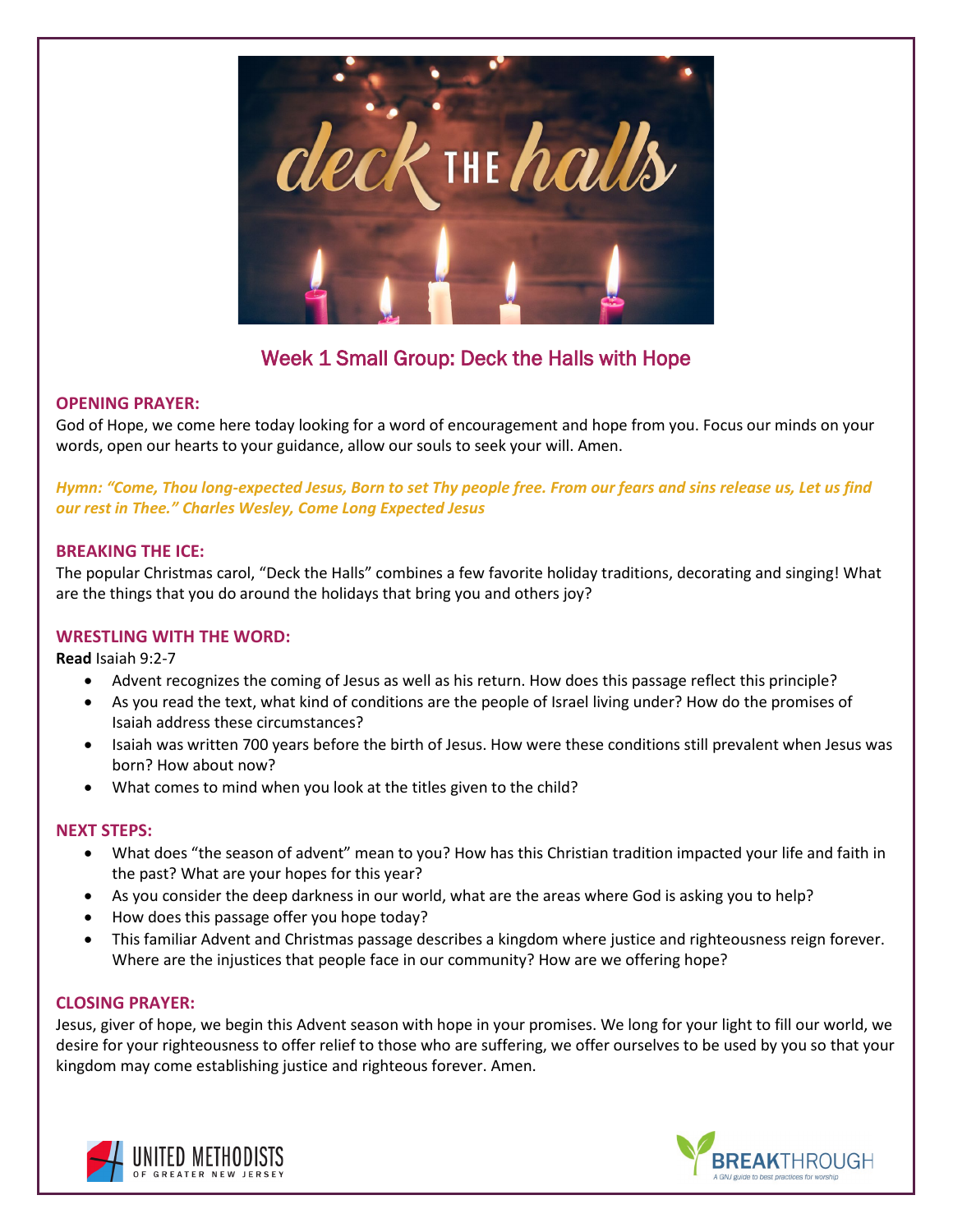

## Week 2 Small Group: Deck the Halls with Peace

## **OPENING PRAYER:**

God of peace, we come today seeking a peace in these days of challenge. Focus our minds on your words, open our hearts to your guidance, allow our souls to seek your will. Amen.

*Hymn: "Mountains and valleys will have to be prepared, new highways opened, now protocols declared, Almost here, God is nearing, in beauty and grace, All clear every gateway, in haste, come out in haste!" Alberto Taulè, Toda la Tierra (All Earth Is Waiting)*

## **BREAKING THE ICE:**

What setting or situation brings you comfort?

## **WRESTLING WITH THE WORD:**

**Read** Isaiah 26:7-13

- What words does Isaiah offer that would have reassured people who are in hard times and do not see an end in sight?
- What is the good news that Isaiah is offering to his audience? How might the people of the New Testament have heard this as good news?
- What about Jesus' birth brings you comfort and peace?

## **NEXT STEPS:**

- What are the things that "pretend" to offer us peace, yet fail to do so?
- How are we being asked to be a witness to the peace Jesus offers in our families, our church, our communities and the world?
- Where do you find peace in knowing that God's glory has been revealed in Jesus and will completely be made known when Jesus returns?

## **CLOSING PRAYER:**

Jesus, giver of peace, we trust in you to be with us and guide us. In this season of preparation, help us to prepare not just our homes and our churches for your coming, but help us to get ready our minds, hearts and spirits. Help us to be people who provide comfort and peace to those who are in need of your good news. Amen.



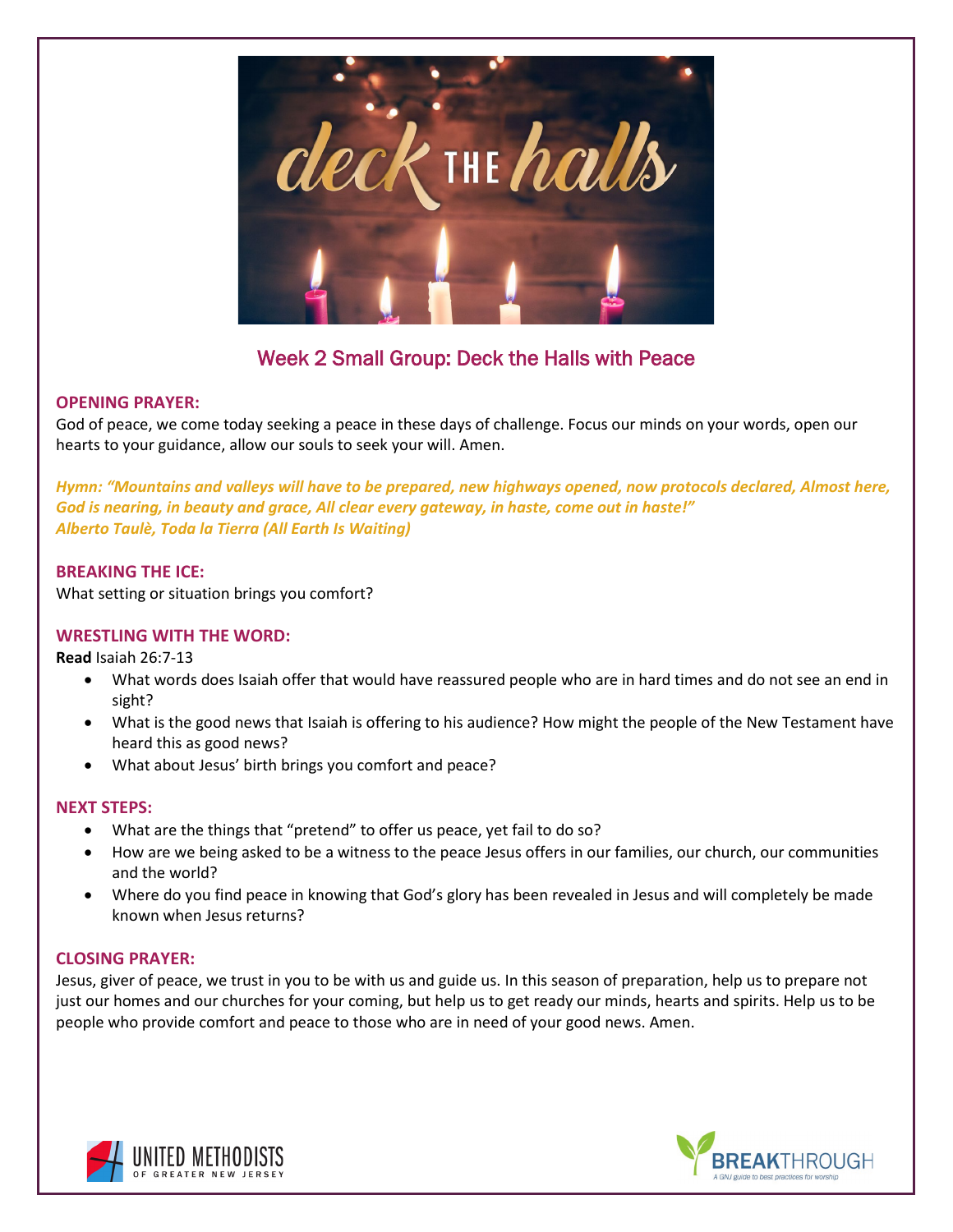

# Week 3 Small Group: Deck the Halls with Joy

## **OPENING PRAYER:**

Oh God of joy, we come here today looking for true joy. Focus our minds on your words, open our hearts to your guidance, allow our souls to seek your will. Amen.

*Hymn: "O children of the forest free, O songs of Manitou, The Holy Child of earth and heav'n, Is born today for you. Come kneel before the radiant Boy, Who brings you beauty, peace and joy: Jesus, your King, is born; Jesus is born! In excelsis gloria!" Twas in the Moon of Wintertime, Jean de Brebeuf, Native American Carol*

## **BREAKING THE ICE:**

A favorite Christmas song is "Joy to the World." What are the things that bring you joy, even when facing life's challenges?

## **WRESTLING WITH THE WORD:**

**Read** Luke 1:39-55

- Considering this passage, how would you define authentic joy? How is it different than happiness?
- The exchange between Mary and Elizabeth is one of great joy. What is bringing each of them joy in this passage? How is their joy a contrast to their situations? How is it a reflection of their faith?
- Make a list of all the things that she describes in the song that God has done. What things were done for Mary, and what things were done for God's people? What does this say about the reasons for her joy?

## **NEXT STEPS:**

This scripture names Jesus as the source of immeasurable joy, even before he is born. How has Jesus brought you joy?

- Mary's words are those of praise and worship. She glorifies God as well as reflects on God's goodness to her. How might you give God glory and share of God's goodness in your life?
- How are you being called to join Mary's joy and commitment to God's purposes named in this passage?

## **CLOSING PRAYER:**

Jesus, source of all joy, our souls glorify you, and our spirits rejoice in your goodness. We continue on this Advent journey desiring to bring true joy into this world. May we be bearers of joy for the people who have been cast aside, for the lonely, for the poor and hungry. We know this is possible because of your goodness, greatness, power and faithfulness. Amen.



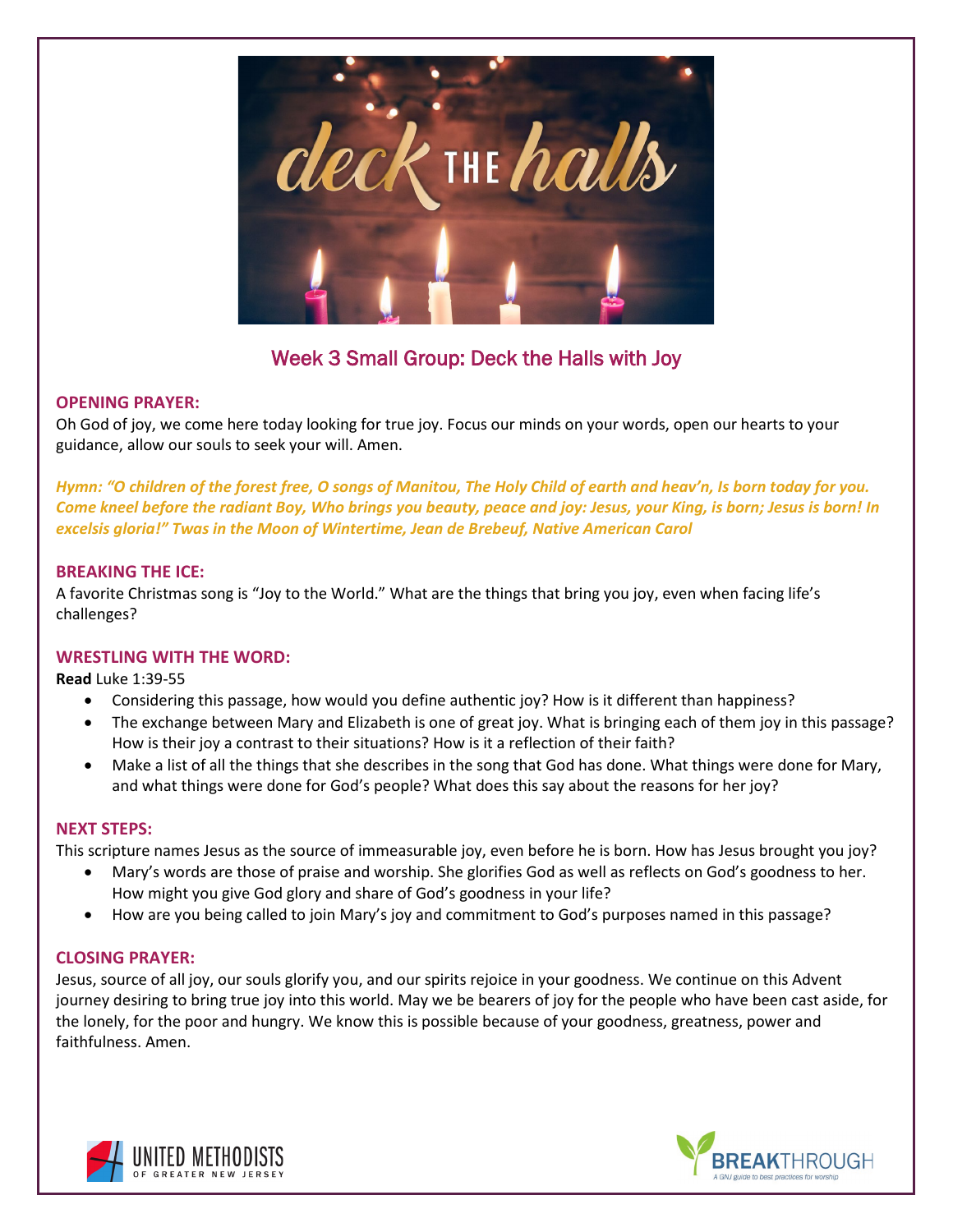

# Week 4 Small Group: Deck the Halls with Love

## **OPENING PRAYER:**

God of perfect love, we come here today hoping that we are doing the right things, making the right choices. Focus our minds on your words, open our hearts to your guidance, allow our souls to seek your will. Amen.

*Hymn: Let us now go to Bethlehem, To see the wondrous thing. Mary and Joseph and with them The babe, our infant king. His Father's glory come To lift our hearts above. First loved by Him and angel hosts We carol back His love. Lois F. Belllo, Manglakat na Kita sa Bele*

#### **BREAKING THE ICE:**

In general, are you good about making simple decisions or choices like what you want for dinner, or what to watch on TV, or are you indecisive? How about with big life decisions?

#### **WRESTLING WITH THE WORD:**

**Read** Matthew 1:18-25

- What fears does the angel address in this passage? How does Joseph still need to step out in faith?
- What do you learn about the character of Joseph in this text? How will this serve Joseph later as the earthly father of Jesus?
- How does Joseph's response in a difficult situation point to God's love and care?

#### **NEXT STEPS:**

- In what ways does this scripture make you more confident in God's plan for your life?
- Joseph's response still has a cost. How can following God's way have a cost involved?
- God offered Joseph insight into his situation; how might God be offering you insight into your current circumstances? How might that impact your approach to your circumstances?

## **CLOSING PRAYER:**

Jesus, source of endless love, we are thankful in that all circumstances you are with us. As Christmas draws closer, we are ever grateful for the gift of your presence, God with us, today, tomorrow and always. We ask that as our various life circumstances unfold that you help us to choose you and choose love above all other things. Amen.